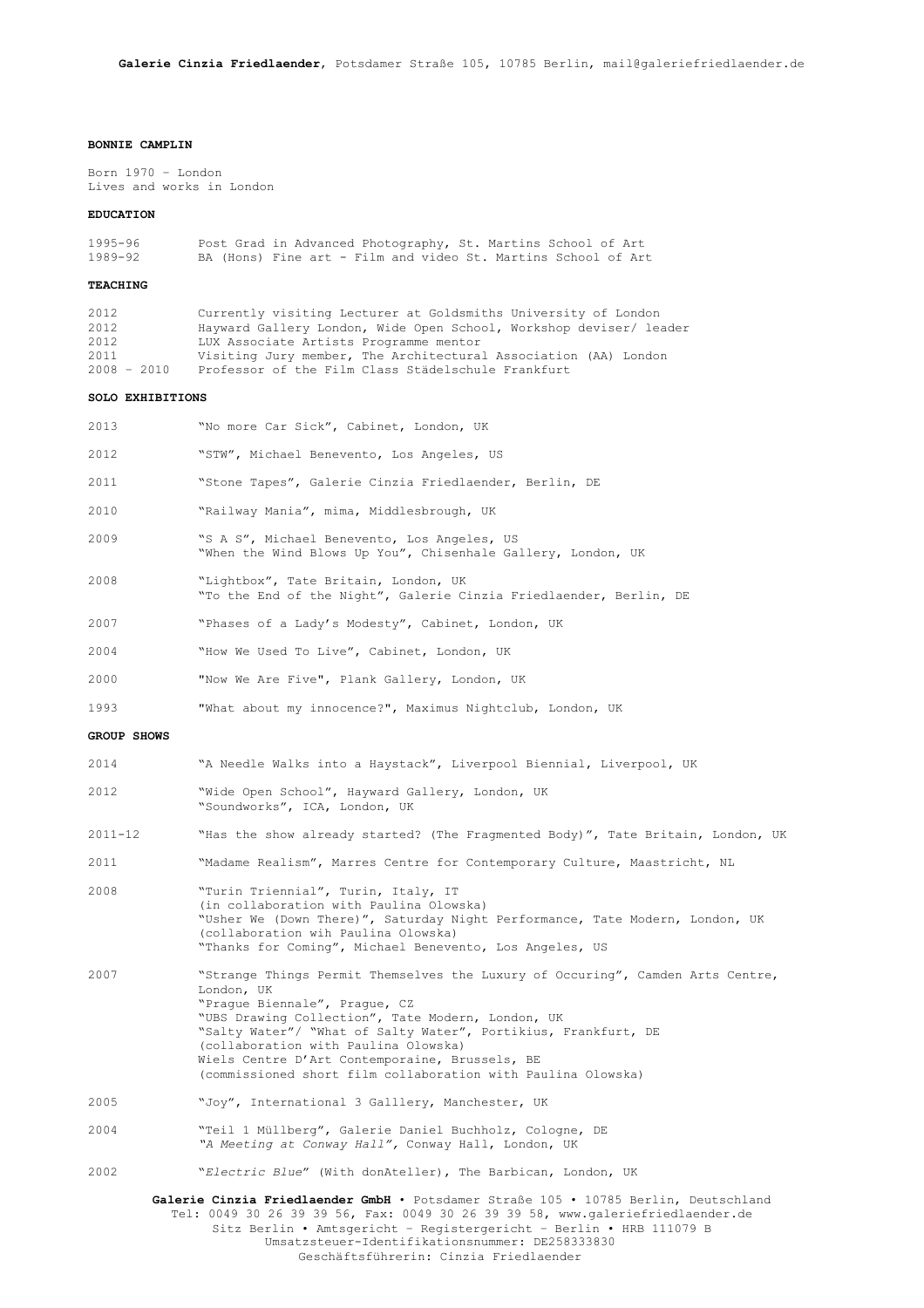*"The Best Book About Pessimism I Ever Read"*, curated by Lucy McKenzie, Kuntsverein Braunschweig, Braunschweig, DE *"The Difference Between Us",* Five Years Gallery, London, UK

#### **SCREENINGS**

- 2013 "Get Me a Mirror", ICA, London, UK
- 2012 Lux/ Tramway Biennial of Moving Images, UK
- 2012 ICA/LUX Biennale of Moving Images, UK
- 2011 *"*A Dying Artist ICA*"*, London, UK
- 2006 "Frieze Projects/Lux commission 35mm film", Frieze Art Fair and The Artist's Cinema, London, UK
- 2003 "*The Mobile Cinema Anglo Ponce* The Trade Apartment", Frieze Art Fair, London, UK Screening of videos to date with Mark Leckey at Galerie Daniel Buchholz, Cologne, DE
- 2001 *"*Roll Yer Own*"*, The Lux, London, UK

2000 *"*London Film Festival*"*, ICA, London, UK

### **LECTURES / CONVERSATIONS**

- 2012 In conversation: with Simon Watney for Jo Spence exhibition, Studio Voltaire, London, UK
- 2011-12 Talk: Has the show already started?, "Late at Tate" Screening and talk, Tate Britain, London, UK
- 2011 Talk: Witches' Brew, Foksal Foundation Warsaw, Warsaw, PL
- 2011 Talk: "An evening with Bonnie Camplin, Lili Reynaud-Dewar and Hanne Lippard", Marres Centre for Contemporary Art Maastricht, NL
- 2010 Speaker at: the AA (Architectural Association), Beyond Entropy Symposium, Venice Architectural Biennale, Venice, IT
- 2009 In Conversation: with Enrico David as part of his show How do You Love Dzzzzt by Mammy?, Museum für Gegenwartskunst Basel, Basel, CH
- 2008 Talk: at Against the Grain, Learning from Derek Jarman's Cinema, Birkbeck College, University of London, London, UK

### **ARTIST PRESENTATIONS**

- 2007 Städelschule Frankfurt, Frankfurt, DE Ruskin School of Drawing and Fine Art Oxford University, Oxford, UK
- 2010 Goldsmiths College, London, UK University of Manchester, Manchester, UK

### **BIBLIOGRAPHY**

- 2012 Jan Vervoert, "Against Interpretations", Frieze, Issue 7, Winter Lucy Reynolds, "Bonnie Camplin in conversation with Lucy Reynolds," Mousse magazine, #35, Oct-Nov
- 2010 Sonia Campagnola, "Review of SAS solo show at Michael Benevento," Flash Art International, Jan-Feb P. Staple, "What to See this Month," Art Review, October
- 2008 B. Schwabsky, "Review of Lightbox solo show at Tate Britain," Artforum, December 2007 Catherine Wood, "Openings: Catherine Wood on Bonnie Camplin," Artforum, November Catherine Wood, "Bonnie Camplin in Conversation with Catherine Wood," Untitled #41, Spring
- 2004 Mark Beasley, "Reviews": Bonnie Camplin," Frieze, Issue 84, June-August